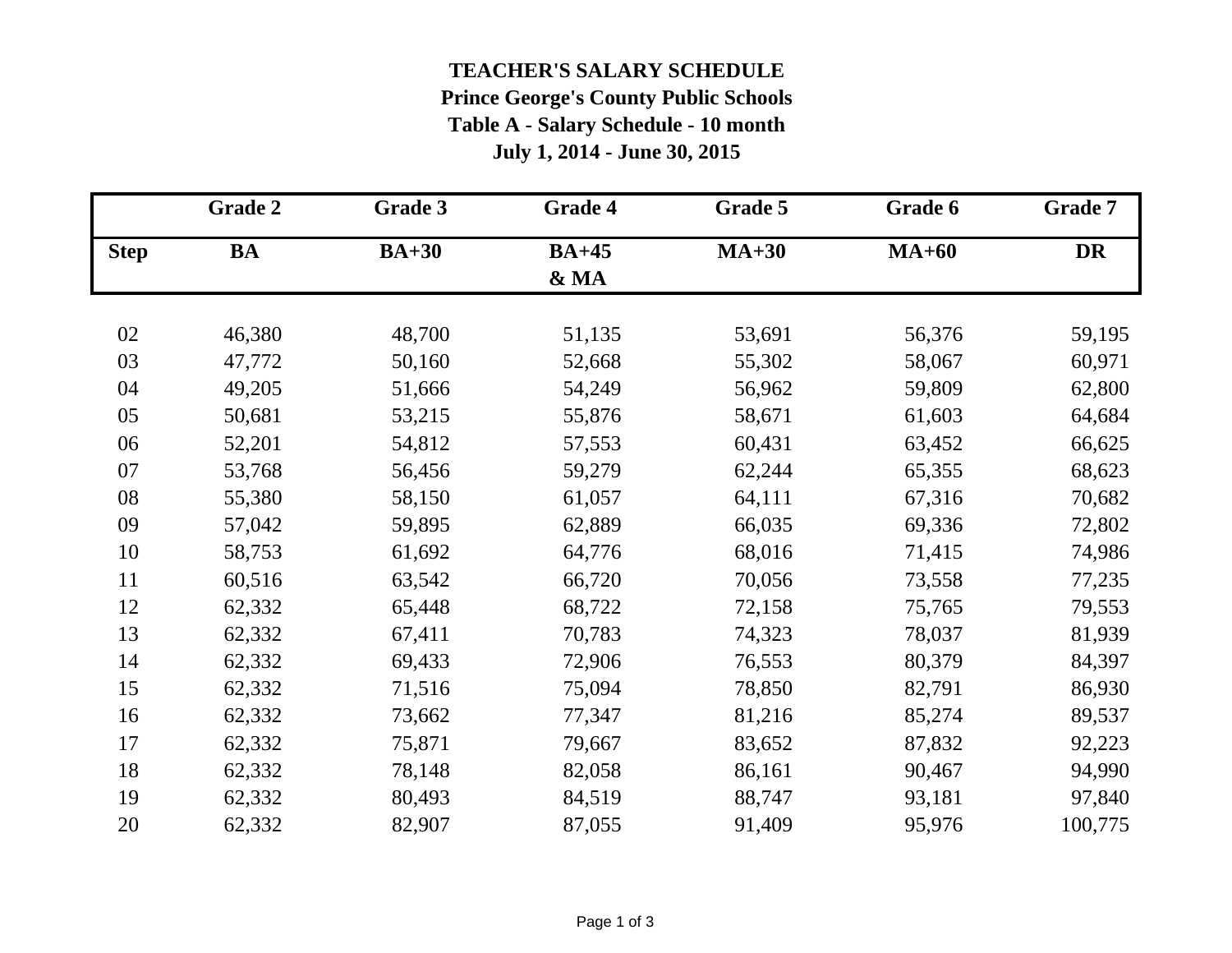## **TEACHER'S SALARY SCHEDULE Prince George's County Public Schools Table B - Salary Schedule - 11 month**

**July 1, 2014 - June 30, 2015**

|             | Grade 2   | Grade 3 | <b>Grade 4</b>  | Grade 5 | Grade 6 | Grade 7   |
|-------------|-----------|---------|-----------------|---------|---------|-----------|
| <b>Step</b> | <b>BA</b> | $BA+30$ | $BA+45$<br>& MA | $MA+30$ | $MA+60$ | <b>DR</b> |
| 02          | 51,019    | 53,570  | 56,248          | 59,061  | 62,013  | 65,114    |
| 03          | 52,550    | 55,176  | 57,935          | 60,833  | 63,874  | 67,068    |
| 04          | 54,126    | 56,832  | 59,674          | 62,658  | 65,790  | 69,080    |
| 05          | 55,749    | 58,537  | 61,463          | 64,538  | 67,763  | 71,153    |
| 06          | 57,422    | 60,293  | 63,308          | 66,474  | 69,796  | 73,287    |
| 07          | 59,144    | 62,102  | 65,207          | 68,468  | 71,890  | 75,486    |
| 08          | 60,918    | 63,965  | 67,164          | 70,522  | 74,047  | 77,750    |
| 09          | 62,746    | 65,885  | 69,178          | 72,638  | 76,269  | 80,082    |
| 10          | 64,629    | 67,861  | 71,254          | 74,818  | 78,557  | 82,485    |
| 11          | 66,568    | 69,896  | 73,392          | 77,062  | 80,914  | 84,959    |
| 12          | 68,565    | 71,993  | 75,594          | 79,374  | 83,342  | 87,508    |
| 13          | 68,565    | 74,153  | 77,862          | 81,756  | 85,841  | 90,133    |
| 14          | 68,565    | 76,377  | 80,197          | 84,208  | 88,417  | 92,837    |
| 15          | 68,565    | 78,668  | 82,603          | 86,736  | 91,070  | 95,623    |
| 16          | 68,565    | 81,027  | 85,081          | 89,338  | 93,801  | 98,491    |
| 17          | 68,565    | 83,458  | 87,634          | 92,018  | 96,615  | 101,445   |
| 18          | 68,565    | 85,962  | 90,264          | 94,778  | 99,514  | 104,489   |
| 19          | 68,565    | 88,542  | 92,971          | 97,622  | 102,499 | 107,624   |
| 20          | 68,565    | 91,198  | 95,760          | 100,550 | 105,574 | 110,853   |